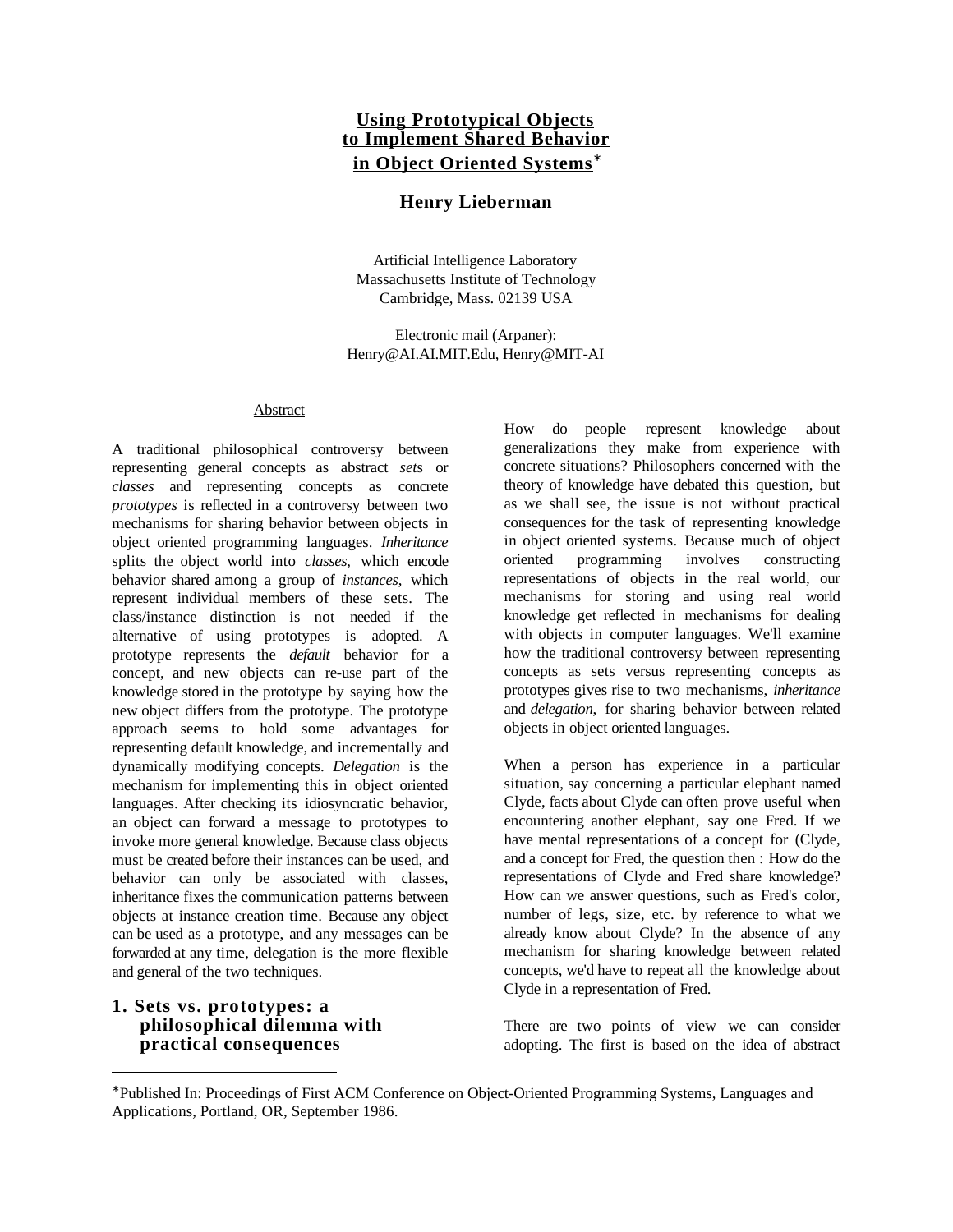sets. From learning about Clyde, we can construct a concept of the *set [or class] of elephants*, which abstracts out what we believe is true about all individual animals sufficiently similar to Clyde to be called elephants. The description of the set can enumerate all the "essential" properties of elephants. We can view Clyde as a *member* or *instance* of this class. In an object oriented system, the set approach involves creating an object to represent the set of elephants, and establishing a link representing the membership relation between the object representing Clyde and the set object. Since the description of the set represents what is true about all its members, we can answer questions about Clyde by referring to the description of the set. Establishing the same kind of membership link between Fred and the set of elephants enables Fred and Clyde to share some of the same knowledge. If Fred and Clyde share some additional properties, such as that of being Indian elephants, that are not shared by some other elephants, these can be embodied in a subclass object, which shares all the properties of the elephant set, adjoining the additional properties relevant to India.

But there's an alternative point of view. We can consider Clyde to represent the concept of a *prototypical elephant*. If I ask you to "think of an elephant", no doubt the mental image of some particular elephant will pop to mind, complete with the characteristics of gray color, trunk, etc. If Clyde was the elephant most familiar to you, the prototypical elephant might be an image of Clyde himself. If I ask you a question such as "How many legs does an elephant have?", a way to answer the question is to assume that the answer is the same as how many legs Clyde has, unless there's a good reason to think otherwise. The concept of Fred can have a connection marking its prototype as Clyde, as a mechanism for sharing information between the two weighty pachyderms. The description of Fred can store any information that is unique to Fred himself. If I ask "How many legs does Fred have?", you assume the answer is the same for Fred as for Clyde, in the absence of any contrary evidence. If you then learn that Fred is a three-legged elephant, that knowledge is stored with Fred and is always searched before reference to the prototype is made.

### **2. Prototypes have advantages for incremental learning of concepts**

Though the concept of a set has proven fruitful in mathematics, the prototype approach in some ways corresponds more closely to the way people seem to

acquire knowledge from concrete situations. The difficulty with sets stems from their abstractness; people seem to be a lot better at dealing with specific examples first, then generalizing from them than they are at absorbing general abstract principles first, and later applying them in particular cases. Prototype systems allow creating individual concepts first, then generalizing them by saying what aspects of the concept are allowed to vary. Set-oriented systems require creating the abstract description of the set first, before individual instances can be installed as members.

In mathematics, sets are defined either by enumerating their members, or by describing the unifying principles that identify membership in the set. We can neither enumerate all the elephants, nor are we good at making definitive lists the essential properties of an elephant. Yet the major impetus for creating new concepts always seems to be experience with examples. If Clyde is our only experience with elephants, our concept of an elephant can really be no different than the concept of Clyde. After meeting other elephants, the analogies we make between concepts like Fred and Clyde serve to pick out the important characteristics of elephants.

Prototypes seem to be better at expressing knowledge about defaults. If we assert grayness as one of the identifying characteristics of membership in the set of elephants, we can't say that there are exceptional white elephants without risking contradictions. Yet it is easy to say that Fred, the white elephant, is just like Clyde, except that he is white. As Wittgenstein observed, it is difficult to say, in advance, exactly what characteristics are essential for a concept. It seems that as new examples arise, people can always make new analogies to previous concepts that preserve some of the "defaults" for that concept and ignore others.

### **3. Inheritance implements sets, delegation implements prototypes**

Having set the stage with our philosophical discussion of the issues of concept representation, we turn now to how these issues affect the more mundane details of implementation of object oriented programming systems.

Implementing the set-theoretic approach to sharing knowledge in object oriented systems is traditionally done by a mechanism called *inheritance*, first pioneered by the language Simula, later adopted by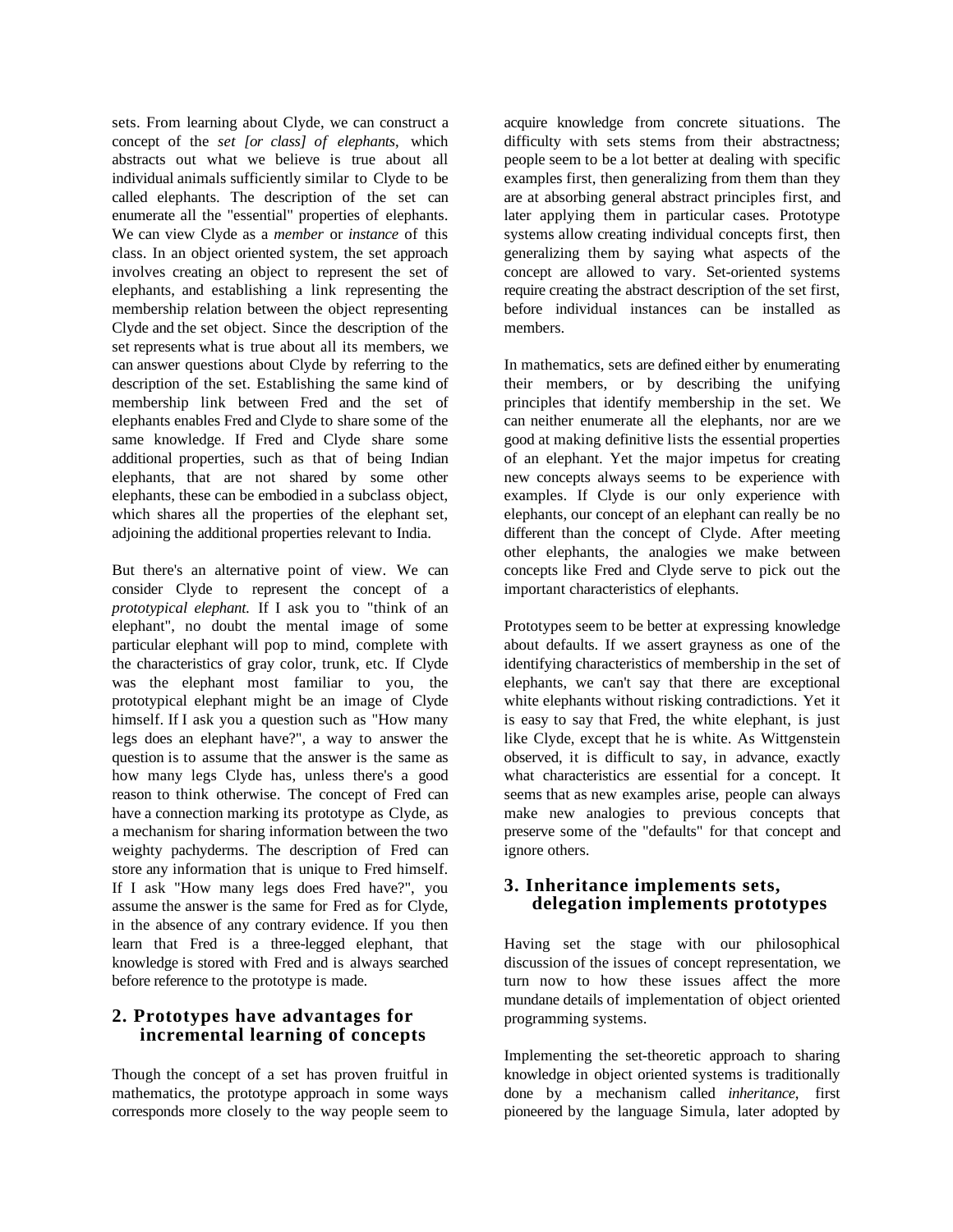SmallTalk, flavors and Loops, among others. An object called a *class* encodes common behavior for a set of objects. A class also has a description of what characteristics are allowed to vary among members of the set. Classes have the power to generate *instance* objects, which represent members of a set. All instances of a class share the same behavior, but can maintain unique values for a set of state variables predeclared by the class. To represent Clyde, you create a description for the class elephant, with an instance variable for the elephant's name, values of which can be used to distinguish Clyde and Fred. A class can give rise to *subclasses*, which add additional variables and behavior to the class.

Implementing the prototype approach to sharing knowledge in object oriented systems is an alternative mechanism called *delegation*, appearing in the actor languages, and several Lisp-based object oriented systems such as Director [Kahn 79], T [Rees 85], Orbit [Steels 82], and others. Delegation removes the distinction between classes and instances. Any object can serve as a prototype. To create an object that shares knowledge with a prototype, you construct an *extension* object, which has a list containing its prototypes which may be *shared* with other objects, and *personal* behavior idiosyncratic to the object itself. When an extension object receives a message, it first attempts to respond to the message using the behavior stored in its personal part. If the object's personal characteristics are not relevant for answering the message, the object forwards the message on to the prototypes to see if one can respond to the message. This process of forwarding is called *delegating* the message. Fred the elephant would be an extension object that stored behavior unique to Fred in its personal part, and referenced the prototype Clyde in its shared part.

# **4. Tools for representing behavior and internal state are the building blocks of object oriented systems**

Each object oriented system must provide some linguistic mechanisms for defining the behavior of objects. The philosophy of object oriented programming is to use the object representation to encode both the procedures and data of conventional languages. Rather than define the procedural behavior or the data content of an object all at once, it is convenient to break both aspects of an object into a set of parts that can be accessed or modified individually by name.

An object's internal state consists of *variables* or *acquaintances*, which can be accessed in most object oriented systems by sending the object a message consisting of the variable's name. An object's procedure for responding to messages [in actors, we say its *script* can be composed of a set of procedures called *methods*, each of which is specialized for handling only a certain subset of the messages the object receives, identified by name. Breaking up an object's state into named variables means that different portions of the state can be modified incrementally, without affecting the others. Breaking up an object's behavior into named methods means that different portions of the behavior can be modified incrementally, without affecting the others. The language must then provide ways of combining groups of methods and variables to form objects and some means of allowing an object to share behavior [implemented as methods and variables] residing in previously defined objects. We will call these composite objects *extensions*. These building blocks are represented in the illustration "*Tools for sharing knowledge*" with "icons" to be used in further discussion.

Many object oriented languages supply primitive linguistic mechanisms for creating objects with methods, variables and extensions. An alternative approach, which is advocated in the actor formalism, is to define methods, variables and extensions as objects in their own right, with their behavior determined by a message passing protocol among them. Obviously, an object representing a method cannot itself have methods, otherwise infinite recursion would result. Using simple objects primitive to the system, a variable is defined to be an object that remembers a name and a value, and responds to access and modification messages. A method responds only to those messages for which it is designed, rejecting others. Extension objects use delegation to forward messages from one part of the object to another to locate the appropriate response.

Everyone who is already convinced of the utility of object oriented programming shouldn't have much trouble discerning the advantages of using object oriented programming in the implementation of the knowledge sharing mechanisms. Foremost among them is the ability to define other kinds of objects which implement alternatives to the standard versions. Instead of an ordinary variable, one might like to have "active" variables that take action when changed, "read-only" variables, maybe even "writeonly" variables, each of which could be defined as a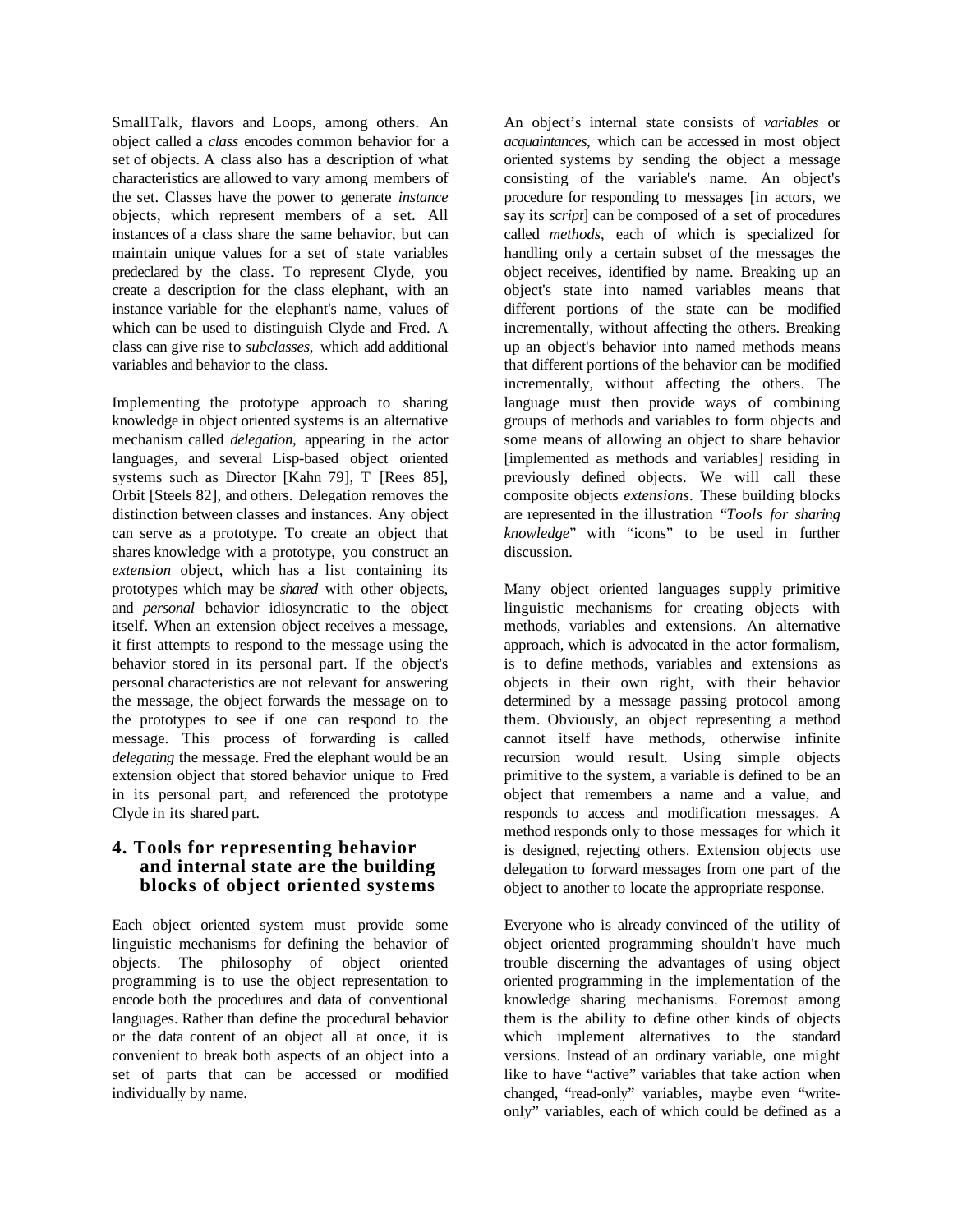different type of variable object. Alternative kinds of method objects can use differing strategies to combine behavior from contributing components, replacing the so-called "method combination" feature of the flavors system and making "multiple inheritance" easier. Different kinds of extension objects can make different efficiency tradeoffs on the issue of copying versus sharing.

#### Tools for Sharing Knowledge



**Methods Objects which have a procedure for responding only to a particular kind of message**



**Variables Objects which store a**

**value and can respond to messages to change it**

#### **Extensions**

**Objects which have a personal set of methods and variables and have a pointer to an object with shared knowledge**



The mechanisms for sharing knowledge in object oriented languages have now grown so complicated that it is impossible to reach universal consensus on the best mechanism. Using object oriented programming itself to implement the basic building blocks of state and behavior is the best approach for allowing experimentation and co-existence among competing formalisms.

#### **5. A Logo example illustrates the differences between delegation and inheritance**

An example from the domain of Logo turtle graphics will illustrate how the choice between delegation and inheritance affects the control and data structures in an object oriented system. The delegation approach is

illustrated in the figure titled "*Sharing Knowledge with Delegation*". The first thing we would like to do is create an object representing a pen, which remembers a location on the screen, and can be moved to a different location, drawing lines between the old and new locations.

#### Sharing Knowledge with Delegation



We start out by creating a prototypical pen object, which has a specific location on the screen  $x=200$ , y=50, and behavior to respond to the draw message. When we would like to create a new pen object, we need only describe what's different about the new pen from the first one, in this case the x variable. Since the y is the same and behavior for the draw message is the same, these need not be repeated.

The draw method will have to use the value of the x variable, and it's important that the correct value of x is used. When the draw method is delegated from the new pen to the old pen, even though the draw method of the original pen is invoked, it should be the x of the new pen that is used.

To insure this, whenever a message is delegated, it must also pass along the object that originally received the message. This is called the SELF variable in Simula, SmallTalk and flavors, although I find the term "self" a little misleading, since a method originally defined for one kind of object often winds up sending to a "self" of a different kind. In actor terminology, this object is called the client, since the object being delegated to can be thought of as performing a service for the original object. When a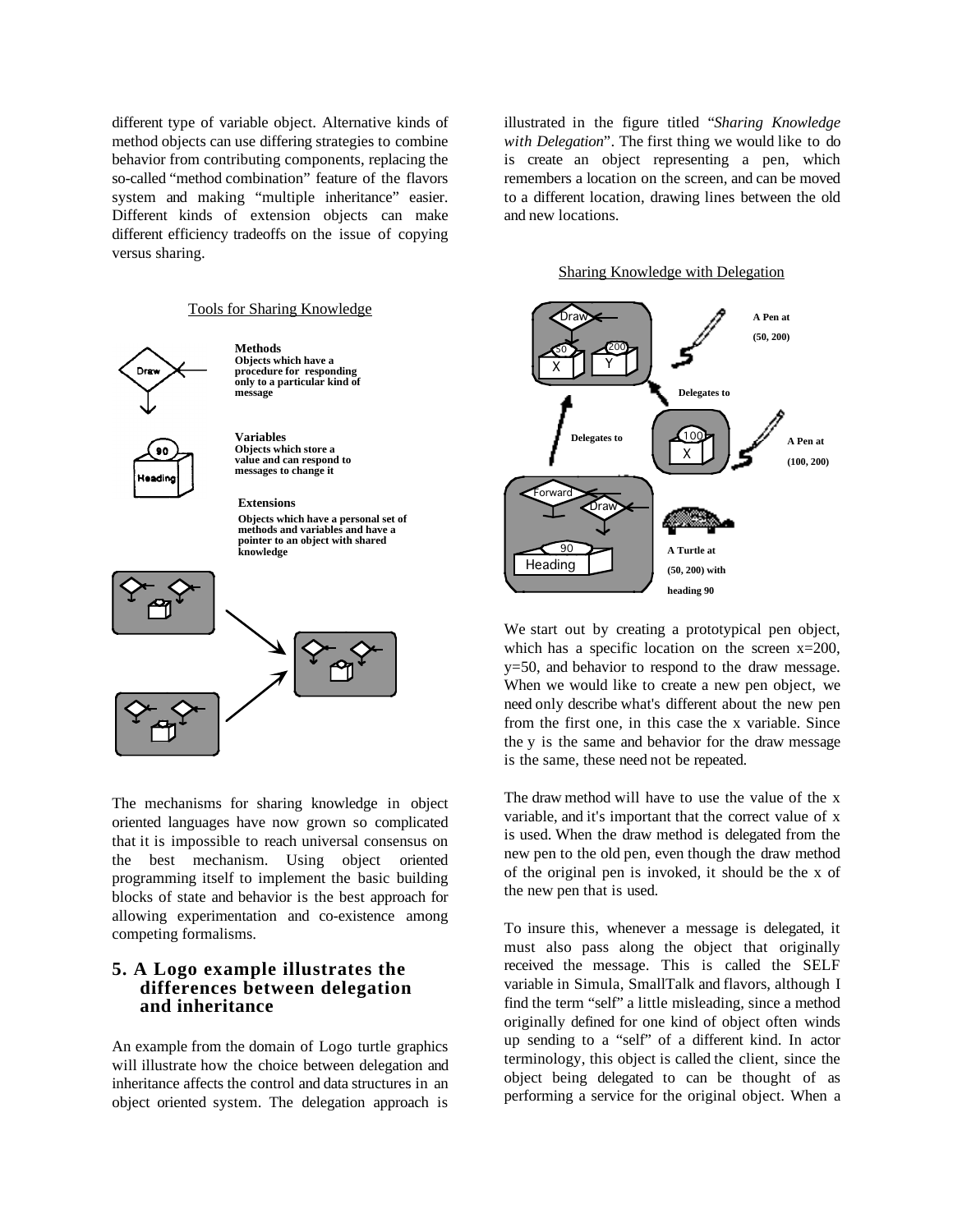pen delegates a draw message to a prototypical pen, it is saying "I don't know how to handle the draw message. I'd like you answer it for me if you can, but if you have any further questions, like what is the value of my x variable, or need anything done, you should come back to me and ask." If the message is delegated further, all questions about the values of variables or requests to reply to messages are all inferred to the object that delegated the message in the first place.

Suppose now we'd like to create a turtle at the same location as the original pen, using the original pen as a prototype. How is a turtle different from a pen? A turtle shares some of the behavior of a pen, but has additional state, namely it's heading. Remembering a heading is essential in implementing the additional behavior of being able to respond to forward and back messages by relying on the behavior of the response to the draw message. We may choose either to provide a new behavior for the turtle's draw operation, or rely on the draw operation provided by the original pen.

Let's look at the same example with the inheritance approach to sharing knowledge as found in Simula and SmallTalk instead of delegation. This is illustrated in the figure titled "*Sharing knowledge with inheritance*". With inheritance, it is necessary to create objects representing classes. To make a pen, it is first necessary to make a pen class object, which specifies both the behavior and the names of variables.

Individual pens are created by supplying values for all the instance variables of the pen class, creating an instance object. Values for all the variables must be specified, even if they do not have unique values in the instance. No new behavior may be attached to an individual pen. Extending behavior is accomplished by a different operation, that of creating a new subclass. The step which goes from an instance to behavior stored in its class is performed by a "hardwired" lookup loop in systems like Simula and SmallTalk, not by message passing, as in the delegation approach.

To extend pens with new behavior, we must first create a new class object. Here a turtle class adds a new heading along with new behavior for the forward message. Notice that the variables from the pen class, x and y, were copied down into the turtle class. An individual turtle instance must supply values for all the variables of its class, superclass, and so on. This

copying leads to larger instance objects for classes further and further down the inheritance hierarchy. The lookup of methods, performed by a primitive, unchangeable routine instead of message passing, starts a search for methods in the class of an object, and proceeds up the subclass-to-superclass chain.

How does a method inherited from the pen class to the turtle class access a method implemented in the turtle class? Since inheritance systems usually do not use message passing to communicate from subclass to superclass, they can't pass the turtle object along in the message, as we would in delegation.

#### Sharing Knowledge with Inheritance



Instead most use variable binding to bind a special variable self to the object that originally receives a message. We shall see later on that this leads to trouble.

In addition, inheritance systems also allow the "shortcut" of binding all the variables of an instance so that they can be referenced directly by code naming in methods as free variables. While this is sometimes more efficient, it short-circuits the message passing mechanism, defeating the independence of internal representation which is the hallmark of object oriented programming. Since variable references use different linguistic syntax than message sends, if we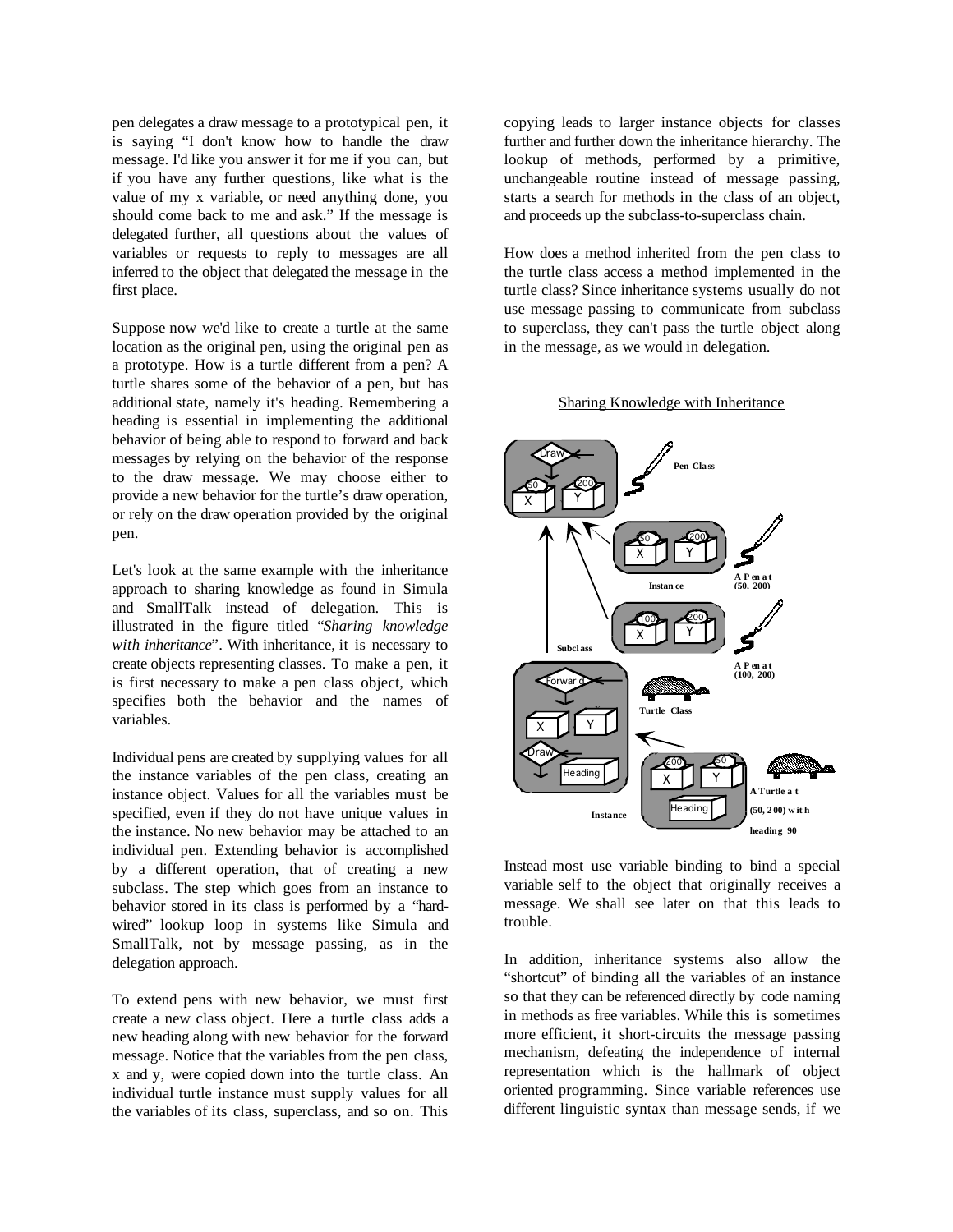wanted to change the coordinate representation from x and y to polar coordinates using rho and theta, we'd have to change all the referencing methods. Sticking to message passing to access x and y means that even if the coordinates were changed to polar, we could still provide methods that compute the rectangular coordinates from the polar, and the change would be transparent.

I hope these diagrams leave you with the impression that the delegation approach is simpler. To create two pens and a turtle, the inheritance approach requires the additional steps of creating pen class objects and turtle class objects. Also, we have to have two different kinds of links between objects, the subclass link and the instance link, whereas the delegation approach only requires a message passing relationship between the linked objects.

#### **6. Are inheritance and delegation equally powerful?**

An obvious question to ask about the preceding discussion of inheritance and delegation is whether the two techniques have the same expressive power. The answer is *no*.

Given delegation, it is easy to see how we could implement the functionality of inheritance. We can create special class objects that respond to messages to create new instances. We need only arrange that the class objects observe the copying of variables from the superclass chain when they create instances. Instance objects are given behavior that implements the lookup methods, roughly as follows.

```
If I'm an INSTANCE object
 and I receive a message
 with a SELECTOR and some ARGUMENTS:
If the SELECTOR matches
 one of the VARIABLE names
 in my CLASS [or SUPERCLASS, etc.],
I return the corresponding value,
 stored in myself.
Otherwise, I look for a METHOD
 whose NAME matches
   the SELECTOR of the message
 in the list of local METHODS
   of my CLASS.
If I find one,
 I bind the variable SELF to myself
   [the INSTANCE object].
 I bind the names of
   the variables of my CLASS,
 [and all the variables
```

```
up the SUPERCLASS chain]
 to their values in the INSTANCE.
 Then I invoke the METHOD.
If there's no method
 in my CLASS's METHOD list,
 I try to find a method
 in the SUPERCLASS,
 and so on up the SUPERCLASS chain.
```
How about the other way? Can inheritance implement delegation? Unfortunately not. The reason is a little tricky to understand, but it has to do with the treatment of the self variable, which prevents a proper implementation of forwarding of messages.

Often, a method for handling a message may need to ask the object that originally received the message to perform some service. A turtle object which receives a back message would like to turn it into a forward message sent to the same object, but negating the number of steps, so that back 100 is like forward -100. In delegation, when a method is delegated a message, it receives a component called the client in the delegate message, which has the object that originally received the message.

In inheritance systems, a distinguished variable named self is automatically bound to the recipient of a message during the execution of code for a method. When the method search proceeds from the original class to a superclass, the value of the self variable doesn't change, so that superclass methods can reply to the message "as if" they were methods of the original object. However, when a user sends a message, the self variable is always re-bound, so that it is generally *not* possible for the user to designate another object to reply in place of the object which originally received the message. True delegation cannot be implemented in these systems.

An example, illustrated in the figure "The SELF Problem," will make this clear. Suppose we would like to extend a particular turtle object to create a turtle which draws dashed instead of solid lines. The obvious way to do this is to have the dashed-turtle intercept the forward message and break up the interval into pieces, delegating a message to draw a series of shorter lines to a solid-line turtle. If, in an inheritance system, the dashed-line turtle simply sends a forward message to the solid-line turtle, then self will be bound to the solid-line turtle. Our earlier implementation of back in terms of forward will then stop working, since a message to the dashed-line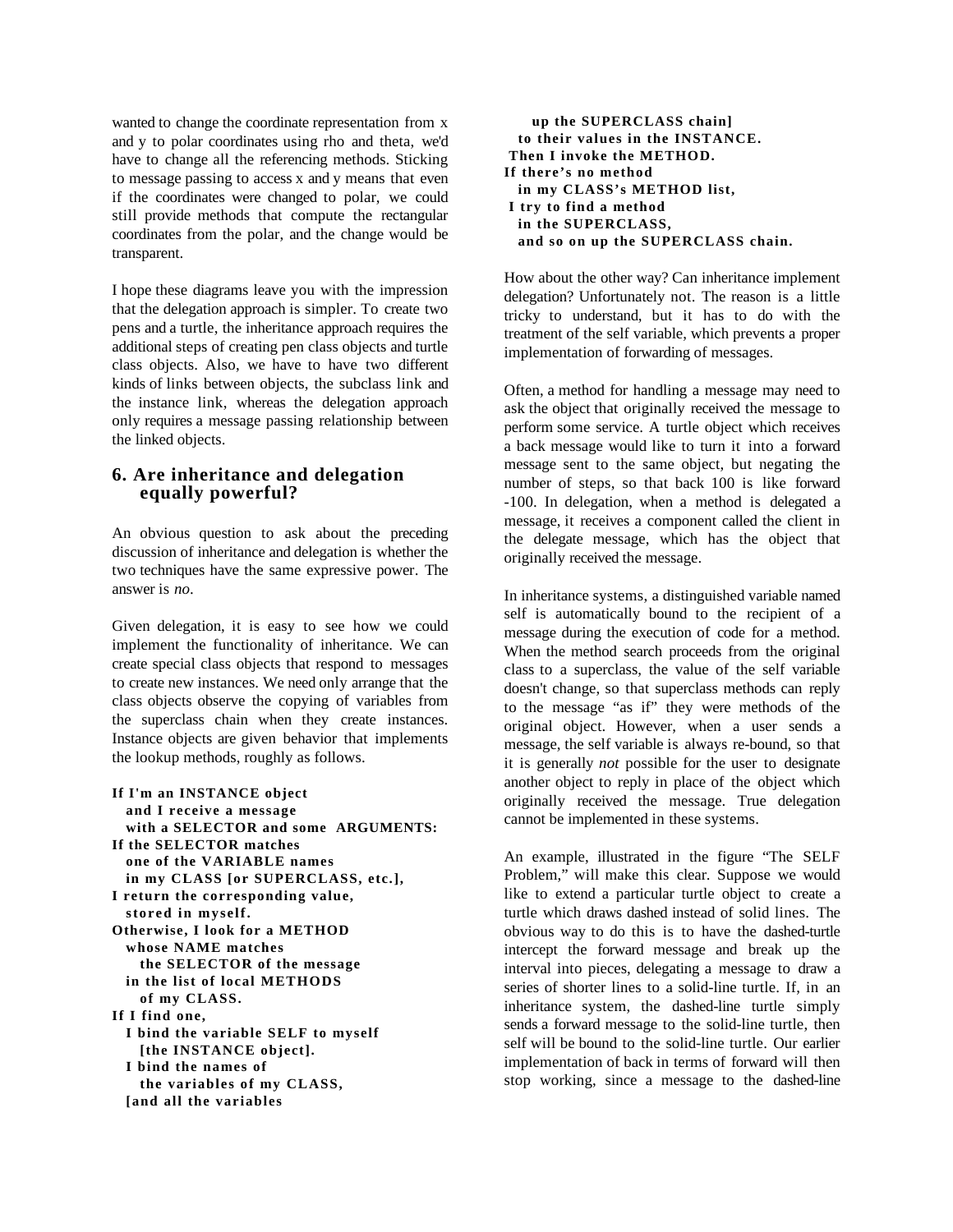turtle to go back will try to send a forward message to self and draw a solid line instead!

Be careful about confusing this example with an alternative implementation using inheritance systems, which would create a dashed-turtle class as a subclass of solid-turtle class. While such an implementation could have the correct behavior with respect to the back message, it still wouldn't count as an implementation of delegation. Remember, what we were trying to do was to see if an object could forward messages to some other *already existing* object. A dashed turtle instance wouldn't be forwarding any messages to an instance of solid turtle, since it would just inherit copies of the variables and methods from solid turtle.

#### **7. What about efficiency?**

The efficiency comparison between delegation and inheritance boils down to time/space tradeoffs. Some have argued that inheritance is more efficient because it requires fewer messages, but this comes at the cost of increasing the size of objects. Because variables are copied down from superclass to subclass, instances become larger and larger the farther down you get in the inheritance hierarchy. With delegation, each object need only specify what's different about it from already existing prototypes, so the size of objects does not necessarily depend on the depth in the hierarchy of shared objects. A look at the diagram illustrating the data structures for pen and turtle objects will confirm inheritance's speed advantage and delegation's space advantage.

Smaller objects make for faster object creation times, which can be important in systems that create large numbers of small objects with short lifetimes, as opposed to small numbers of large objects with long lifetimes. Reducing the size of objects may also improve the efficiency of virtual memory, by improving locality of reference, allowing a higher density of frequently referenced objects in the primary memory. With a copying garbage collector, such as that described in [Lieberman and Hewitt 83], smaller objects can improve the efficiency of garbage collection by reducing the copying overhead.

Implementors shouldn't get scared away by the search required to find methods and variables in the delegation approach. There's a simple, effective trick for reducing the search time: *caching* the result of lookups. Caches are a way of trading space for speed, mitigating any negative effects of the speed-for-space

tradeoff made by delegation. Caches make a more effective use of the extra memory than indiscriminately copying instance variables, because the memory they do use is sure to be in constant use. Caches don't restrict flexibility in interactively modifying the programming environment the way copying and compilation optimizations do.

#### The "SELF" problem



On conventional machines, probably no implementation of delegation is going to surpass variable lookup via registers and stack indexing for raw speed. But in their zeal to speed up variable lookup, implementors have forced decisions such as large object size on object-oriented languages, which adversely affect efficiency. Parallel machines with large address spaces will make the attractiveness of such register-oriented optimizations fade.

SmallTalk [Krasner 84] reports a 93% "hit rate" for a moderately sized cache, 1000 objects. This means that any savings by inheritance over delegation in lookup could at best affect the remaining 7%. The best thing to do seems to be to keep a global cache, and invalidate it whenever any changes are made to the sharing hierarchy. A change will then slow the system down for the next 1000 messages, or whatever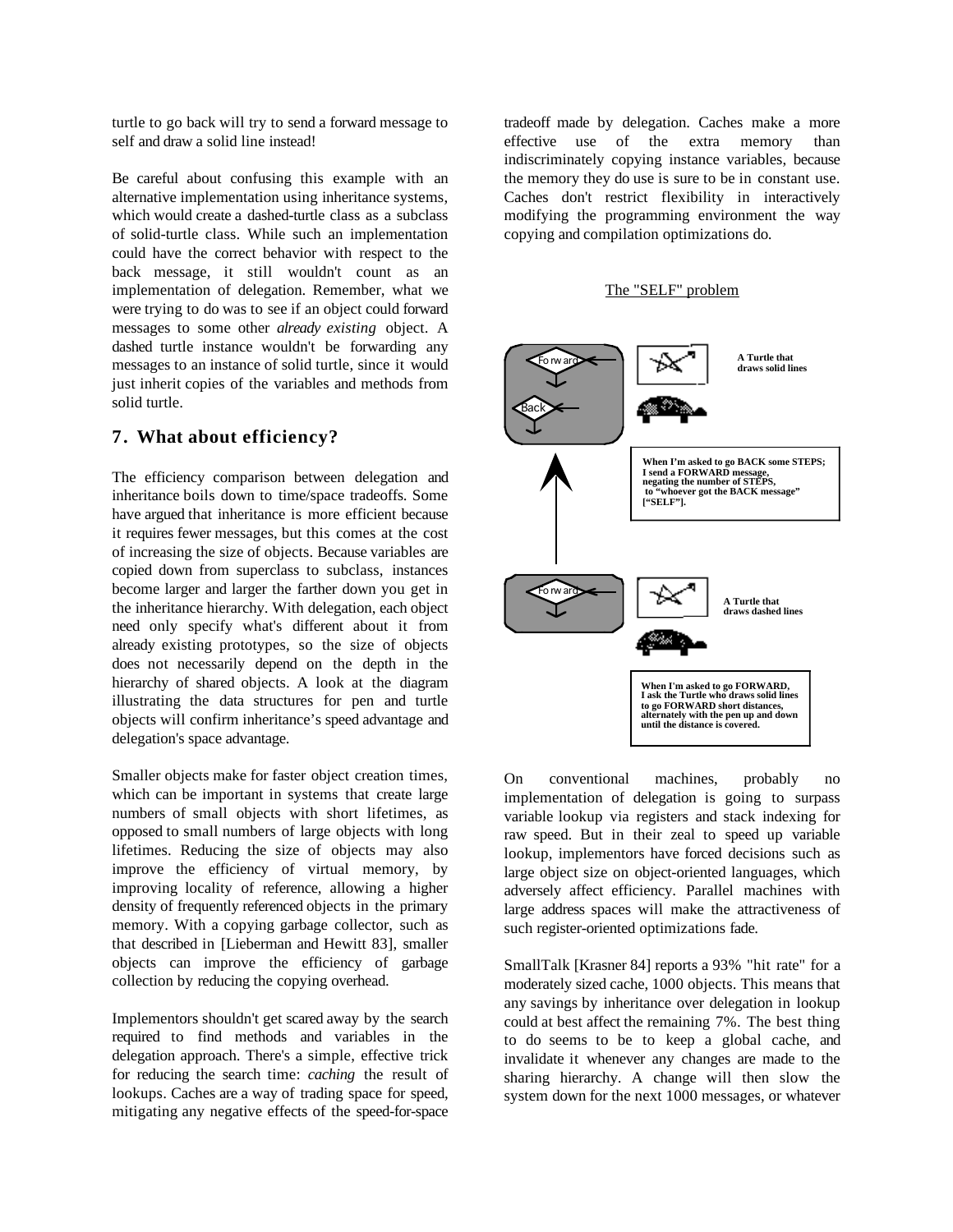time the cache takes to fill up again. "Smarter" alternatives, such as per-object caches are probably not worth the extra trouble they would cause for incremental software modification, since the hit rate on a global cache is so high. Since both inheritance and delegation can be implemented almost equally efficiently, it seems that there's little reason to sacrifice the extra flexibility of delegation on efficiency grounds.

### **8. Re-directing I/O streams illustrates an important application of delegation**

Many object oriented systems make good use of object oriented programming techniques to implement input-output *streams*. Such a stream is an object that receives messages to input or output a character, a line of text, an expression. Systems usually have global variables designating the "current" sources of input and output, which is by default bound to an object representing the stream of characters being displayed on the window of a screen of an interactive display.

The name "stream" suggests the continual flow of characters or pixels between the user and the system. A very useful kind of object is that which implements a "dam" to divert the stream to other destinations, or "plumbing" which connects one stream with another. A *dribble file* is a sequential file maintaining a record on disk of the history of inputoutput interactions, to provide a more permanent recording of interactions than the ephemeral twinkling of pixels. A dribble file can be implemented by replacing the stream which represents interactions at the terminal with one that writes them to disk also.

The dribble stream needs the ability to masquerade as the terminal stream. It should have the same responses to all the messages that the ordinary terminal stream has, and also provide the additional behavior of writing to the disk. The streams should be considered indistinguishable from the point of view of all programs which perform input-output.

To implement the dribble stream cleanly, we'd like it to be the case that the implementation of the dribble stream shouldn't have to know the precise details of the implementation of the stream which it is replacing. We might, for example, like to use a single dribble stream with both a stream to a directly connected interactive terminal and a stream interacting over a network.



The implementation using delegation is convenient and straightforward. Messages which do character output are intercepted and the disk output is interposed.

- **A DRIBBLE-STREAM is an object that logs interaction on a STREAM, and records it on disk using a FILE-NAME**
- **If I'm a DRIBBLE-STREAM and I get a massage to input or output a CHARACTER,**
- **I output the CHARACTER to the disk stream to the FILE-NAME.**
- **Then I delegate the message to output a CHARACTER to the original STREAM.**
- **If I'm a DRIBBLE-STREAM and I get any other message, I simply delegate the message to the STREAM.**

It works to take care of only the single-character input and output messages because presumably all higher level messages, like print of an object, are ultimately implemented in terms of the single-character versions. The method which performs a higher level print operation would ultimately send a character output message to its client [send to self].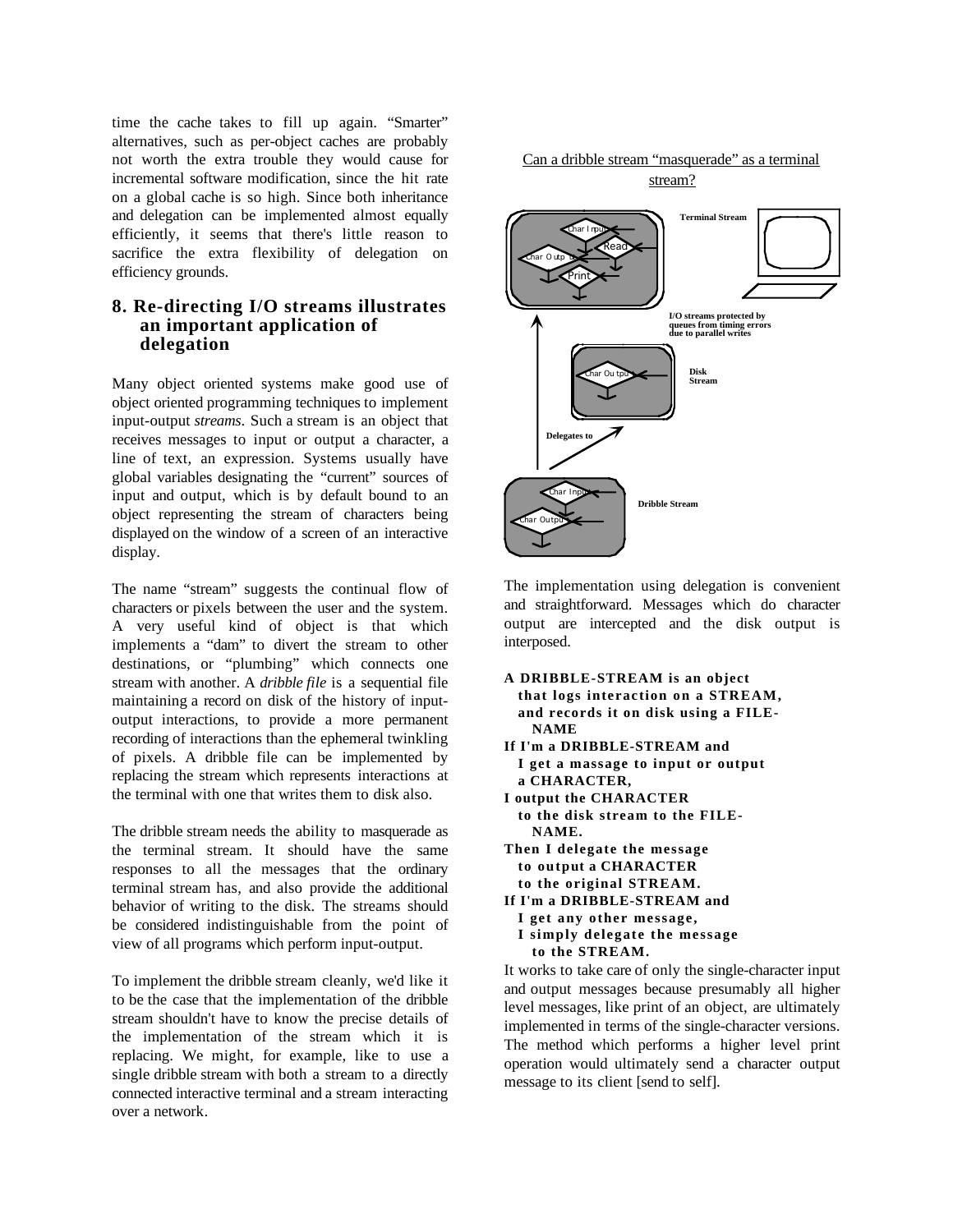Surprisingly, many inheritance systems make it difficult to implement this simple extension to the behavior of streams. One villain is the insistence of systems like flavors and SmallTalk on defining separate procedures for handling each type of message. Attempting to try to implement dribble-stream as a subclass of stream in systems of this ilk, we would find that there's no easy way to say "... and send all of the irrelevant messages through to the original stream". We would be forced to define one method to intercept the character output message to write to the disk, another to intercept the print message, another to intercept the print-line message, and so on for every relevant message. Every time another message was added to the original stream another method would have to be added to the dribble-stream, with tediously repetitive code. This also has the unfortunate effect of making the implementation of dribble-stream now sensitive to the details of exactly which messages its embedded stream accepts, inhibiting the ability to re-use the implementation with different types of streams.

Adding to the system the definition of a dribblestream class or flavor would only give the ability to create *new instances* of dribble stream objects. It would not be possible to create a dribble stream which used a previously existing stream object. We'd then have to make new terminal streams, network streams, or other kind of streams, to be able to take advantage of the recording functionality. We shouldn't have to reproduce every kind of stream in the system just to have the dribble capability!

If, instead, we attempt to make a dribble stream which holds the interaction stream as one of its instance variables, we face the problem that there is no way for the dribble stream to correctly forward a message like print to the value of the variable. Because of the way these systems handle the self variable, the forwarding of messages to the original stream won't work, for the same reason as in the turtle example. Sending a print message to the instance variable would re-bind the self variable, so it would result in sending lower-level messages directly to the interaction stream and not to the dribble stream. So it seems as though any straightforward attempt to implement the dribble stream as a simple behavioral extension in many inheritance systems is doomed.

### **9. Parallelism causes problems in inheritance systems because of the SELF variable**

There's an additional problem in the case that the stream can accept messages from more than one parallel process. Because the stream holds modifiable state [such as a screen bitmap], the stream must be protected against timing errors resulting from two processes trying to write to the stream at the same time. A technique such as serializer objects [Hewitt, Attardi, Lieberman 79] or monitors must be used. This means that when the stream receives a write message, it "locks", so that subsequent messages to the stream must wait in a queue for the stream to finish processing the first write message.

Now, if a message to a dribble stream tries to process a print message by sending a character-output message to the self variable, it will find self bound to a stream which is locked waiting for that very print message to complete! Deadlock!

Since delegation uses message passing, when the dribble stream delegates to a terminal system it can supply [as the client in the delegate message] an *unserialized* version of itself, which can process the message without waiting.

# **10. Delegation is more flexible than inheritance for combining behavior from multiple sources**

Often, an object will want to utilize behavior that appears in more than one other already existing object. The behavior that a system needs to implement a particular "feature" can be packaged up as a single object, and sometimes an object will want to combine several of these features to implement its behavior. For example, window objects might have titles, borders, size adjustments, etc. A particular window object may choose some of these features and not others. Features may be independent of one another, or they may interact.

The solution in inheritance systems is to create a class object that mentions a list of other classes whose behavior it wishes to sham. All the methods and variables mentioned in any of the classes are inherited by the combined object. Systems like flavors allow optionally, on a per-method basis, supplying an option for how to combine behavior when more than one component contributes a method. Typical options are to invoke all the contributing methods, impose an order on them, or return a list of the results.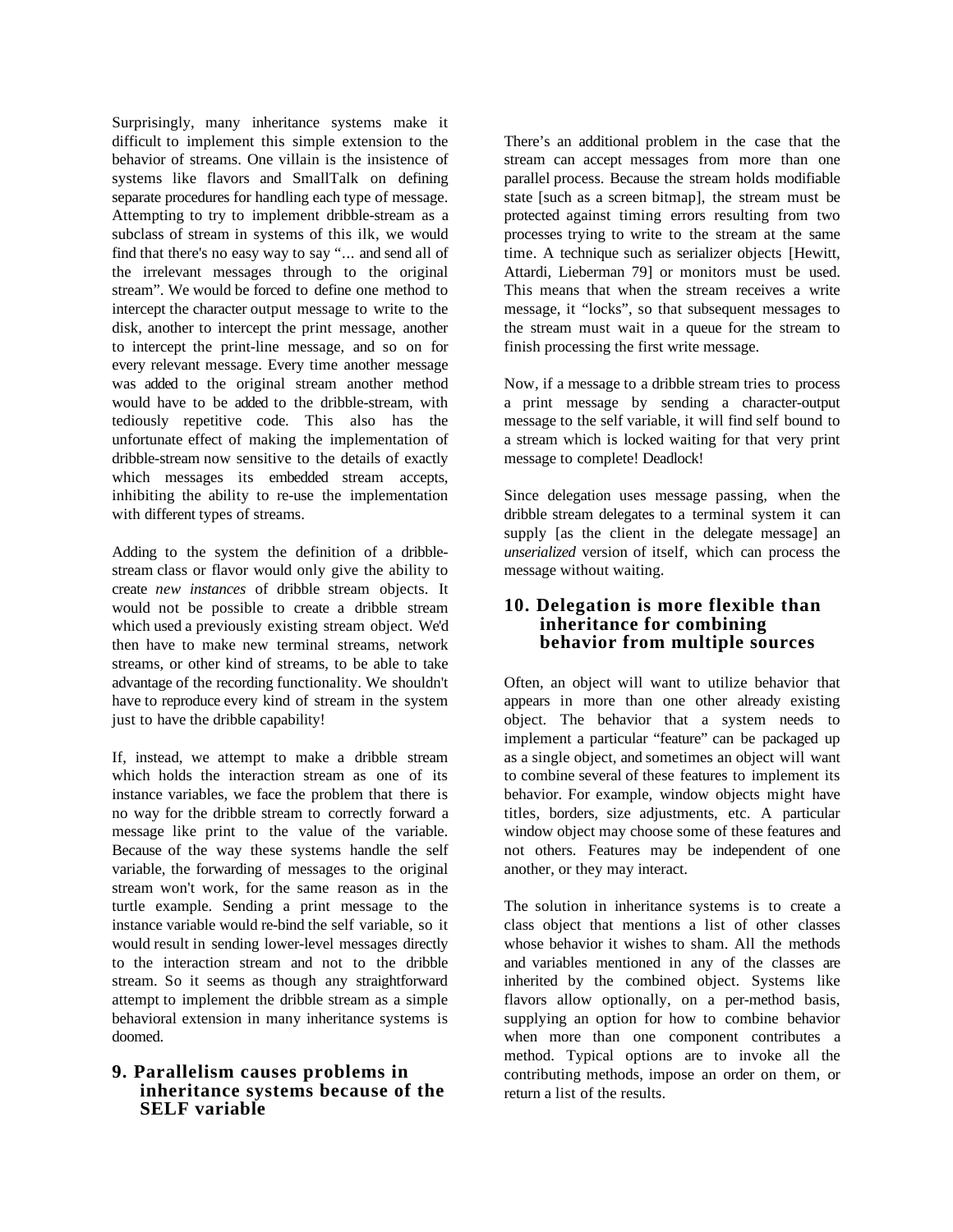The problem with this style of combining behavior from multiple sources is that it fixes the pattern of communication between objects before the time an instance object is created. This limits the extent to which behavior from previously existing objects can be used dynamically. By contrast, with delegation, the communication patterns can be determined at the time a message is received by an object.

With delegation, a method for an extension object can simply access the prototypical objects from which it derives behavior on the shared list. A window which wants to invoke the draw action of a previously defined rectangle object acting as its borders can simply delegate the draw message to the rectangle object. Thus delegation doesn't require "method combination" or an inventory of esoteric combining operations. The behavior is simply programmed in the method for the combined extension object. Should a programmer wish to build a library of common combination techniques, it is easily done by constructing variants on the standard method object, so delegation could be made as concise as method combination in inheritance systems. With inheritance, if a window class includes a "borders mixin", the window does not contain an independent object representing its borders, so it is not possible to send a message to the borders of a window independent of the window object itself. The window class merely contains a mixture of the methods and variables inherited from the borders and other contributing components.

In highly responsive interactive systems, it is often necessary to wait until a message is received to determine how behavior from component objects will be utilized. Here's a simple example in which dynamic utilization of behavior from multiple sources is required, illustrated in the figure "*Delegation allows communication patterns to be decided at run time*".

A bordered bitmap can be built from a rectangle, which can display its borders, and a bitmap which can transfer an array of pixels to the screen. What should the draw response for the bordered bitmap be? With inheritance you create a bordered-bitmap class that inherits both from rectangle and bitmap, saying that both draw methods are to be used. Fine.

But now suppose we'd like to give the user the option of changing dynamically which behavior is used. When the bitmap is dragged across the screen, the transfer of the entire array on every mouse movement might be too slow, so it might be preferable to give

the user the option of just dragging the outline of the bitmap instead. A reasonable thing to do is to give the user an on-screen toggle switch to decide the behavior, and the user can potentially change the behavior at any time. So the behavior of the bordered bitmap cannot be decided before the object is created. With delegation, when the bordered bitmap gets a draw message, it can decide whether to delegate the message to the rectangle object that it contains, or to the bitmap object, or both.

#### Delegation allows communication patterns to be decided at run time



Inheritance systems are also plagued by what I call the *one-instance class problem*. When systems are composed of large numbers of objects with slightly varying behavior, you wind up having to create new class objects often just to have one or a few instances. It is necessary to create ad-hoc classes such as "window with a wide border, times roman font and no title" just to combine features for a single instance.

#### **11. Delegation is advantageous for highly interactive, incremental software development**

An important issue to consider when evaluating the tradeoffs between inheritance and delegation is the consequences for incremental software development.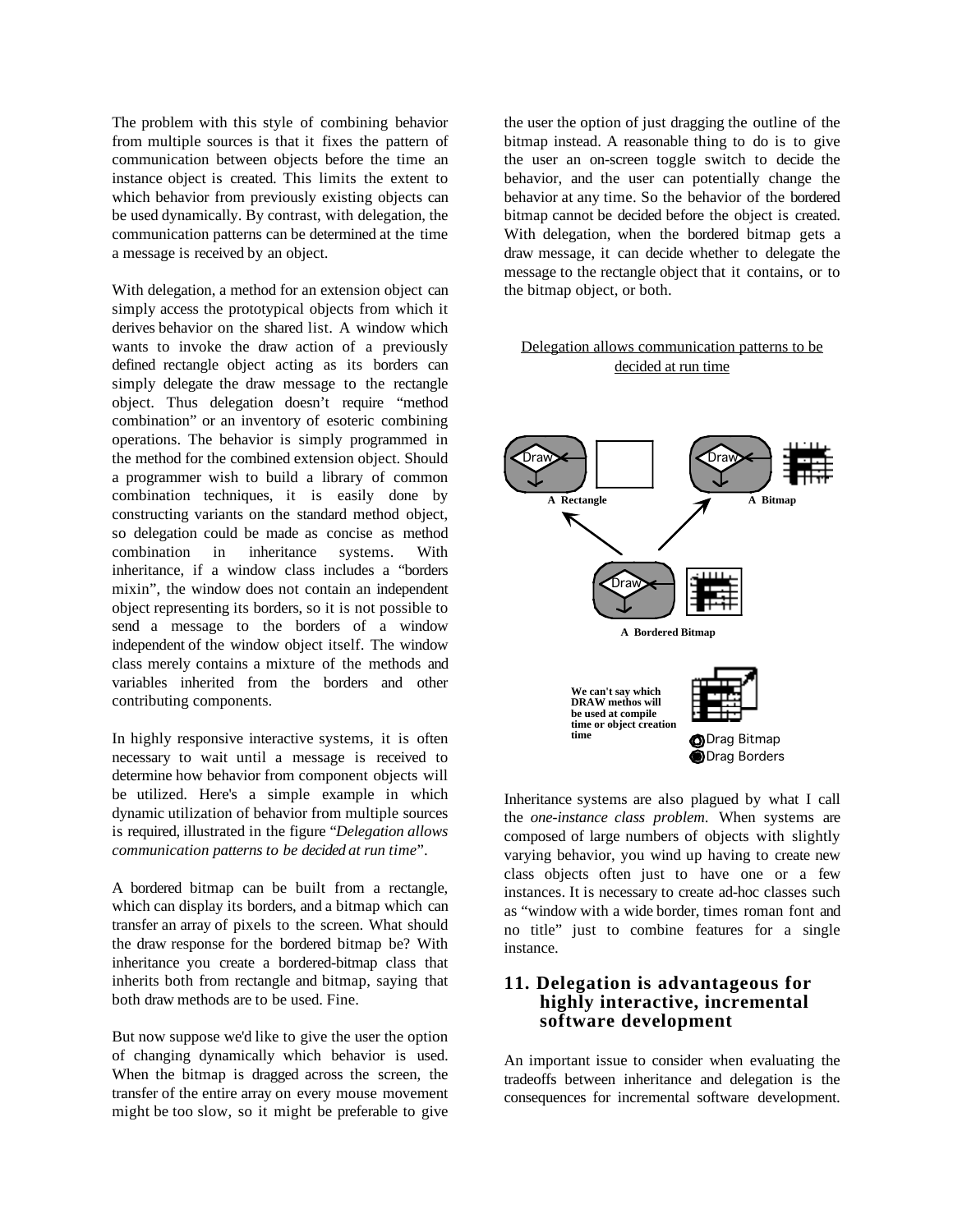As we have seen above, inheritance tends to encourage copying of variables and methods, while delegation encourages sharing. If a prototypical object changes behavior, then all objects which mention that prototype on their shared list will automatically "feel" the change. If changes are made to an inheritance hierarchy, such as adding a new instance variable, or changing the class structure, information copied from the old data structure may be rendered obsolete. Broadcasting the result of changes to copies puts a burden on the operations which make incremental changes in the software environment. An extreme example of this occurs in the flavors system where simply adding a method to vanilla-flavor, the root of the inheritance hierarchy, results in recompilation of every flavor in the entire system! This effectively prohibits any modifications to objects near the top of the inheritance hierarchy.

Though delegation has been the minority viewpoint in object oriented languages, it is slowly becoming recognized as important for its added power and flexibility. Part of the reason for neglect of the delegation approach has been historical. Simula, one of the first object oriented languages, adopted the inheritance technique. It fixed communication patterns between objects at compile time, as was appropriate for a compiled language of the Algol family. The specific mechanisms for this were then "inherited" by SmallTalk and others, without reconsidering whether the approach was still appropriate for an interpretive language in a more highly interactive programming environment. I hope the preceding discussion has convinced you that the approach of modeling concepts using prototypes and implementing behavior in object oriented languages using delegation has distinct advantages over the alternative point of view using classes and inheritance.

### **12. Acknowledgments**

Major support for the work described in this paper was provided by the System Development Foundation. Other related work at the MIT Artificial Intelligence Laboratory was supported in part by DARPA under ONR contract N00014-80-C-0505.

Carl Hewitt's ideas concerning actors, and especially the impact of parallelism on object-oriented programming were important influences. Kenneth Kahn and Luc Steels implemented object-oriented languages which adopted delegation mechanisms and also influenced these ideas. Alan Borning reached similar conclusions in the context of the ThingLab

system implemented in SmallTalk. Koen de Smedt provided a helpful critique of a talk I gave on these issues in Nijmegen, the Netherlands.

#### **References**

|                       | [Birtwistle, Dahl, Myhrhaug, and Nygaard 73]<br>G. M. Birtwistle, O-J Dahl, B.<br>Myhrhaug, K. Nygaard.<br>Simula Begin.<br>Van Nostrand Reinhold, New<br>York, 1973.                                                      |
|-----------------------|----------------------------------------------------------------------------------------------------------------------------------------------------------------------------------------------------------------------------|
| [Bobrow 85]           | D. Bobrow, K. Kahn, M. Stefik,<br>G. Kiczales.<br>Common Loops.<br>Technical Report, Xerox Palo Alto<br>Research Center, 1985.                                                                                             |
| [Bobrow, Stefik 83]   |                                                                                                                                                                                                                            |
|                       | Daniel Bobrow and Mark Stefik.<br>Knowledge Programming in Loops.<br>Al Magazine, August, 1983.                                                                                                                            |
| [Borning 86]          | Alan Borning.<br>Classes Venus Prototypes in<br>Object-Oriented Languages.<br>In Fall Joint Computer Conference.<br>ACM/IEEE, Dallas, Texas,<br>November, 1986.                                                            |
| [Goldberg, Robson 83] |                                                                                                                                                                                                                            |
|                       | Adele Goldberg and David Robson.<br>SmallTalk-80: The Language and<br>its Implementation.<br>Addison-Wesley, Reading, MA,<br>1983.                                                                                         |
| [Hewitt 79]           | Carl Hewitt.<br>Viewing Control Structures as<br>Patterns of Passing Messages.<br>In P. Winston and R. Brown [eds.],<br>Artificial Intelligence, an MIT<br>Perspective. MIT Press,<br>Cambridge, MA, 1979.                 |
|                       | [Hewitt, Attardi, Lieberman 79]<br>Carl Hewitt, Giuseppe Attardi, and<br>Henry Lieberman.<br>Security And Modularity In<br>Message Passing.<br>In First Conference on Distributed<br>Computing. IEEE, Huntsville,<br>1979. |